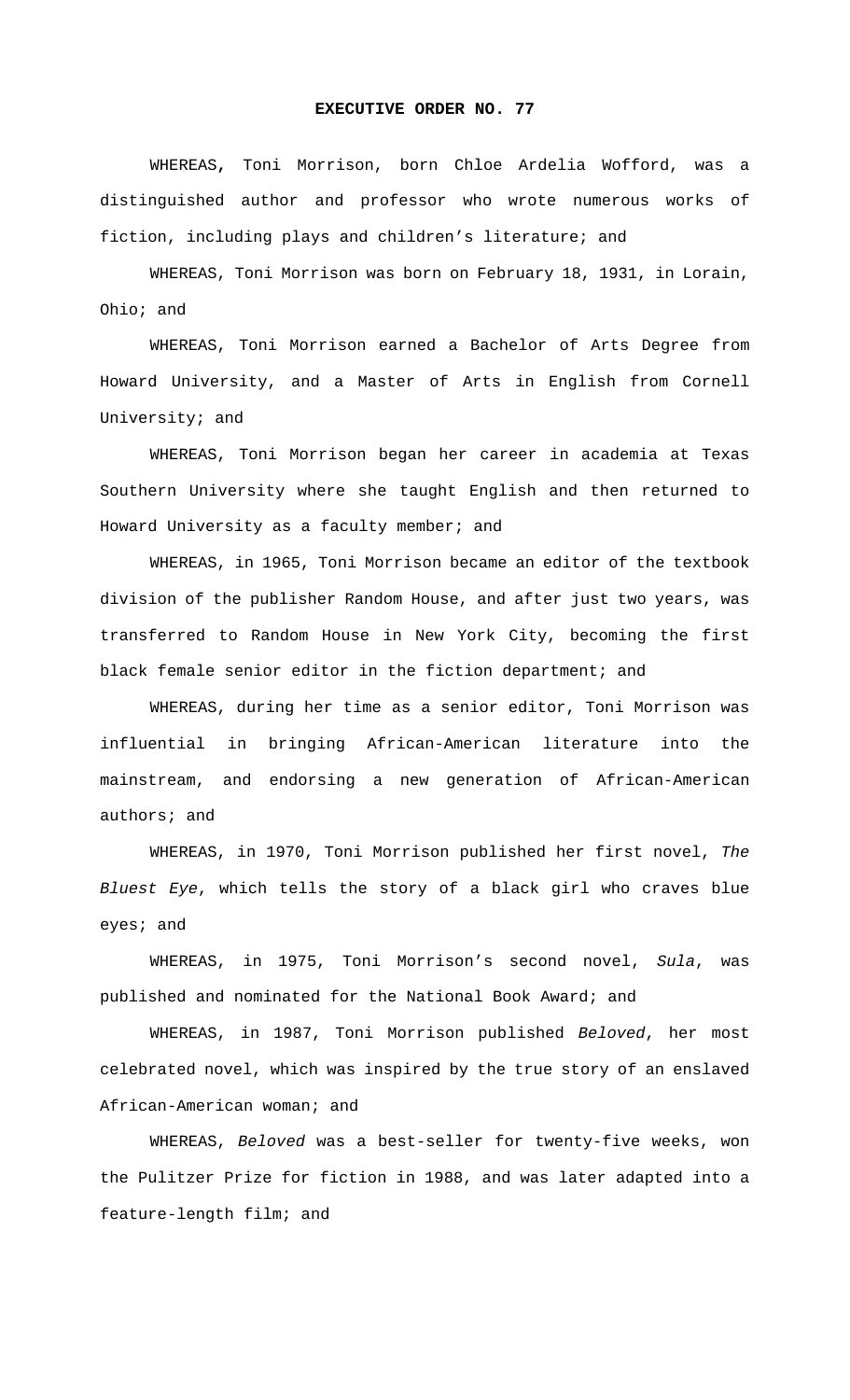WHEREAS, in 1993, the Toni Morrison Society was founded to study her life and work; and

WHEREAS, before her sixth novel was published, Toni Morrison was awarded the Nobel Prize for Literature; and

WHEREAS, in 1996, the National Endowment for the Humanities selected Toni Morrison for the Jefferson Lecture, which is the federal government's highest honor for distinguished intellectual achievement in the humanities, and she was also honored that year with the National Book Foundation's Medal of Distinguished Contribution to American Letters, which is awarded to writers who enrich the literary heritage over a lifetime of service, or a corpus of work; and

WHEREAS, Toni Morrison was the first black female writer of fiction to appear on the cover of *Time* magazine; and

WHEREAS, from 1989 until her retirement in 2006, Toni Morrison held the Robert F. Goheen Chair in the Humanities at Princeton University; and

WHEREAS, from 1997 to 2003, Toni Morrison was a Professor-at-Large at Cornell University; and

WHEREAS, in 2008, Toni Morrison was both inducted into the New Jersey Hall of Fame and presented the Presidential Medal of Freedom by President Barack Obama; and

WHEREAS, Toni Morrison was known for her vivid storytelling, her use of myth, and nonlinear prose throughout her work; and

WHEREAS, on August 5, 2019, Toni Morrison died at the age of 88; and

WHEREAS, Toni Morrison will be sorely missed by her family, her friends, and all those who have read her body of work; and

WHEREAS, it is with great sorrow that we mourn the passing of Toni Morrison, and extend our deepest sympathy to her son Harold Ford Morrison, and her three grandchildren; and

2